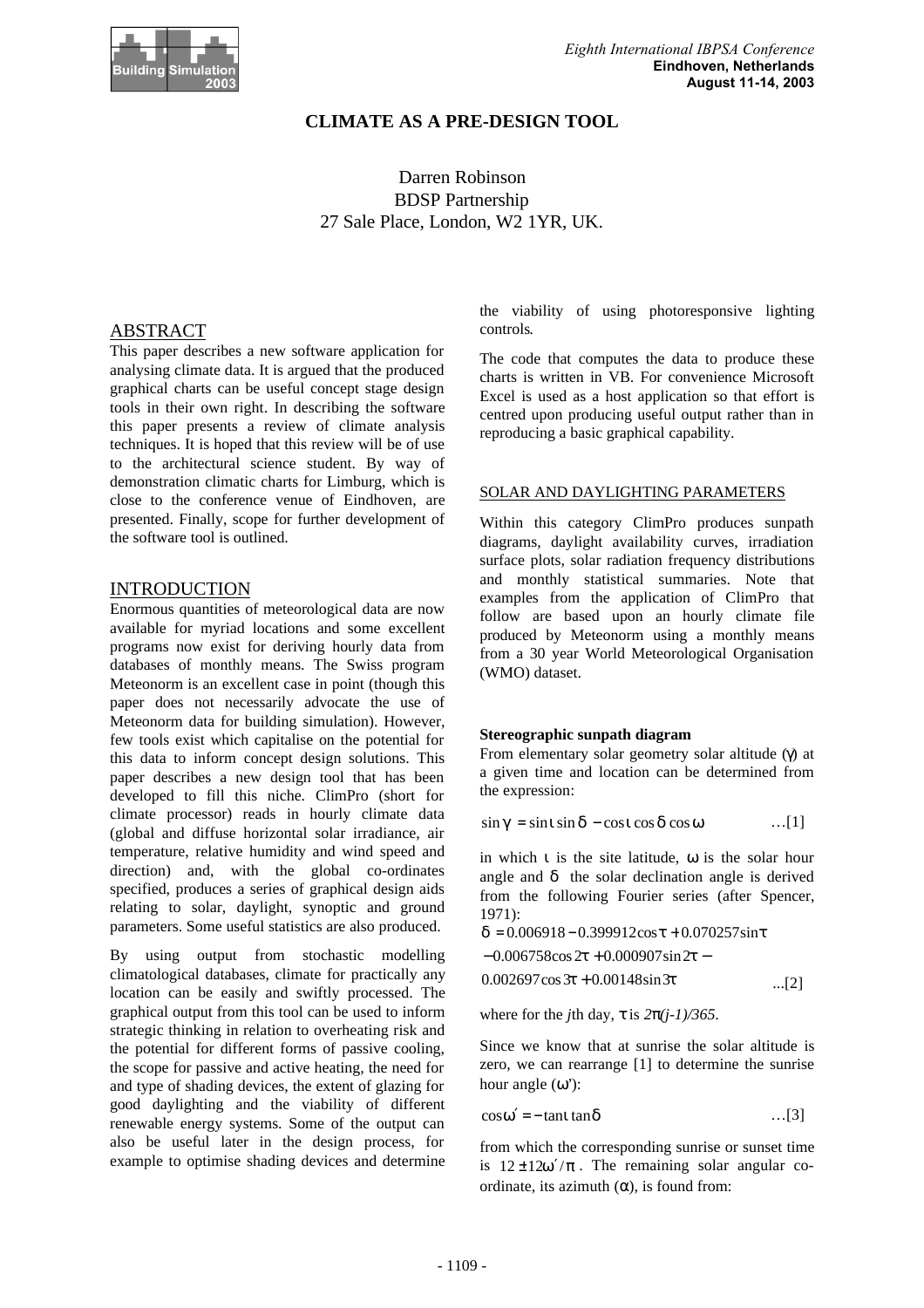#### $\cos a = -\sin i \sin g + \sin d / \cos i \cos g$ ;  $w < p$  …[4]

If  $w > p$  (i.e. we are beyond solar noon) then  $a = 2p$ - *a.* (where *w* may be *w'* for the boundaries of the solar day). Now, the two angular co-ordinates *g* and *a* can be translated into planar x, y co-ordinates for plotting on a conventional chart, whereby  $x = (p/2 - g)\sin a$  and  $y = (p/2 - g)\cos a$ . This then places the zenith at the centre of a diagram in which x and y axes extend between *±p/2*, so representing a sky vault in stereographic projection. Discretising the solar trajectory to sunset at hourly intervals for the *j*th day, the associated angular co-ordinates are found from  $[1] - [4]$  in which  $w = pt/12$ . Connecting these points with a curve (e.g. a smoothed scatter plot line using Excel) completes the definition of a sunpath line. To add structure to the diagram it is useful to define sunpaths at say monthly intervals between the winter and summer solstices ( $\mathbf{d} \approx$  $\pm 23.45\pi/180 \approx \pm 0.4093$ . Curves between these two extremes, following solar symmetry, also then apply to the months between the summer and winter solstices. In repeating the above steps (and ignoring perturbations in the earth's rate of rotation as represented by the equation of time) for the set of seven months we can archive in memory the solar co-ordinates that were calculated at the same time (while  $g > 0$ ). Connecting these points (after conversion to planar co-ordinates) creates a set of constant time lines.





To further aid with interpretation it is helpful to define lines of constant solar altitude. These are simply concentric circles in which the radius is a given altitude (say  $180g/p = 20, 40...80$ ), the azimuth is varied  $(0\rightarrow 2\pi)$  and both are translated to planar co-ordinates. With some annotation, and by creating some constant azimuth curves (the inverse of the above process) we can create a sunpath diagram for Limburg (Figure 1). It may be useful to add to this diagram additional *shading protractor* curves that define solar cut-off angles for vertical / horizontal shading devices. Vertical devices may be represented simply by lines of constant azimuth, say at 10<sup>°</sup> intervals in the range  $a_w \pm p/2$  for a wall of azimuth  $a_w$ . For horizontal devices an effective altitude is required:  $g^* = \tan^{-1}(\tan g \cdot \cos |a_w - a|)$ with x, y found in the usual way:  $(x = (p/2 - g^*)\sin a_w, y = (p/2 - g^*)\cos a_w$ .

#### **Daylight availability curve**

Since to derive illuminance we must process timeseries solar radiation data, it is important to know the time convention that was used to prepare and archive the data. An hour-centred time convention is typically used. That is for noon the irradiation (J) is integrated from the centre of the preceding hour to that of the following hour  $(11:30 \rightarrow 12:30)$  and divided by time to give irradiance (W), so that it is appropriate to base solar geometry calculations on the hour. Other conventions include hour ending  $(11:00 \rightarrow 12:00$ , the data archived at 12:00) and hour beginning  $(11:00 \rightarrow 12:00$ , data archived at 11:00). In these cases solar calculations are performed on the half-hour (11:30) and this is the case when processing data from Meteonorm, which uses an hour ending time convention. Finally, climate data tends to be archived in local time. As such this data needs to be translated from local (*t*) to solar (*t'*) time, to determine the appropriate solar angular co-ordinates in the solar processing calculations. To do this we need to correct for displacement from the meridian at which local time is based to that of the site (*?L*), for variations in the Earth's rate of rotation due to the elipticity of the earth's orbit around the sun as well as the earth's tilt as expressed by the equation of time (*e*) and possibly for daylight savings (*d*):

$$
t' = t + 4\Delta L + \mathbf{e} + \mathbf{d} \tag{5}
$$

The equation of time *e* in [5] is found from the Fourier series after Spencer (1971):

$$
\mathbf{e} = 229.2 \left( \begin{array}{c} 0.00008 + 0.00187 \cos \mathbf{t} - 0.0321 \sin \mathbf{t} - \\ 0.0146 \cos 2\mathbf{t} - 0.0409 \sin 2\mathbf{t} \end{array} \right) \dots [6]
$$

in which *t* is as defined in [2] above.

With the sun and the climate data synchronised, diffuse (or indeed global) horizontal illuminance  $(E_d)$  can be derived from hourly irradiance using the luminous efficacy model due to Perez (Perez 1990):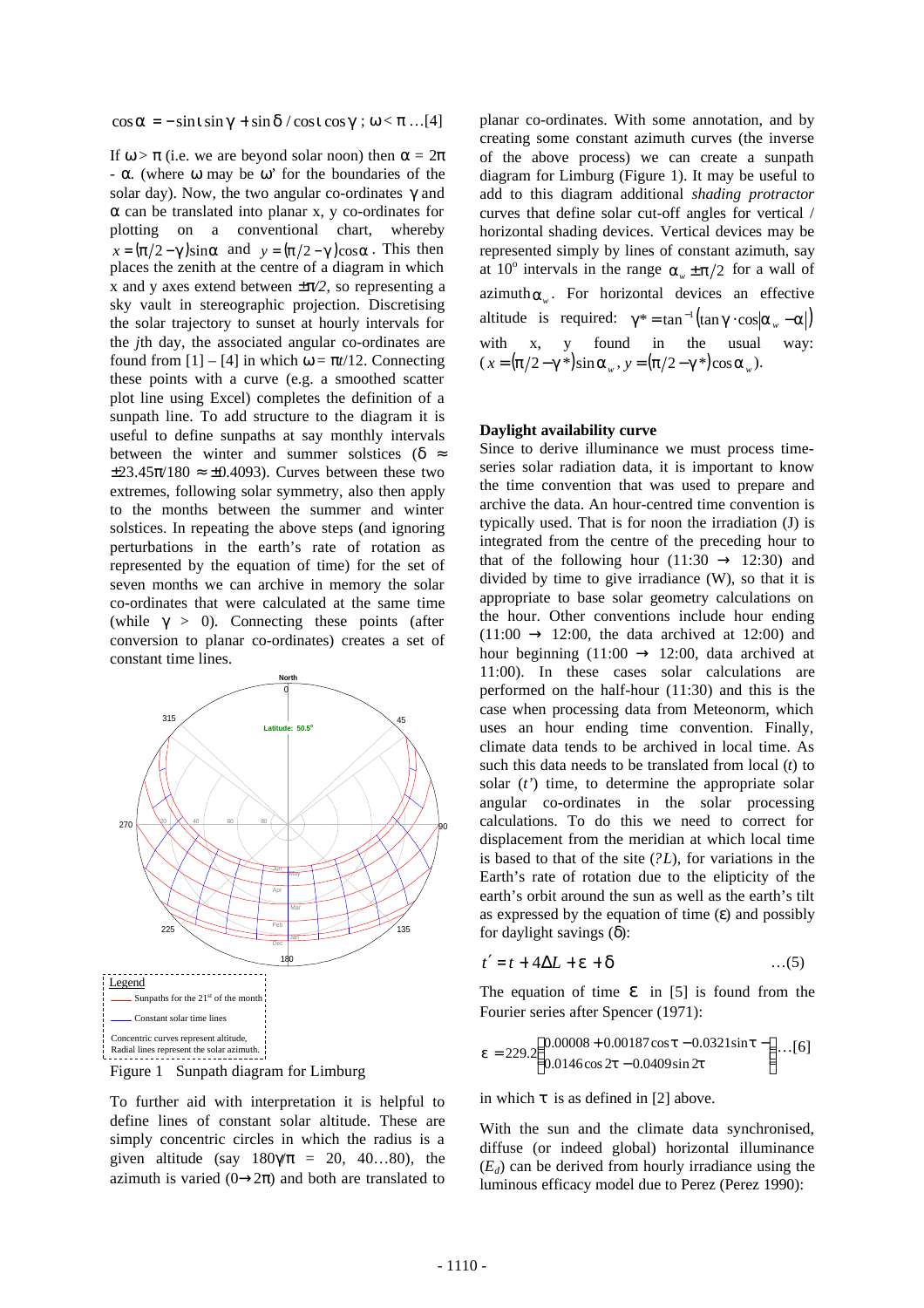$$
E_d = I_d (A_1 + A_2 w + A_3 \sin \mathbf{g} + A_4 \ln \Delta) \quad \dots [7]
$$

where  $A_1$  to  $A_4$  are coefficients (Table 1) that depend on sky clearness (*e*):

$$
e = \frac{I_g/I_d + 1.041Z^3}{1 + Z^3} \qquad \qquad \dots [8]
$$

for which Z is the solar zenith angle  $(p/2 - g)$ . *w* in [7] represents atmospheric precipitable water content, cm (which may be set to 2 with little loss in accuracy) and the sky brightness  $\Delta$  is found thus:

$$
\Delta = I_d / I_o \sin \mathbf{g} \tag{9}
$$

where sing represent the number of optical air masses that the solar radiation passes through and *I<sup>o</sup>* is the extraterrestrial horizontal irradiance  $(I_o = G(1 + 0.033 \cos[360 j\mathbf{p}/365 \cdot 180])$  in which *G* is the solar constant -  $1367$  Wm<sup>-2</sup> and the term in brackets corrects for elipticity of the solar orbit). All that remains is to accrue counts to the *j*th daylight bin, defined by a given bin width  $i$ , so that  $j =$  $int(I_d/i)$ .

By charting the cumulative external horizontal illuminance distribution (Figure 2) it is possible, given a room daylight factor, to approximately determine the number of hours during the year that a given threshold external illuminance (*E'*) is exceeded – say due to photoreponsive switching  $(E' = E_{in} / (10^{-2} \cdot DF))$ ; read up until this intersects the curve and long to the y-axis to find the number of hours that lights could be switched off).

For example, if we have (or aim to achieve) an average room daylight factor of 2.5% and our design illuminance is 300Lux, then we may switch lights off at external illuminances exceeding 12kLux for some 3200 (around three quarters of) daylight hours.

Taken a step further one can approximate dimming controls for a specific case by also accumulating hour fractions  $(E/E'$  and  $E < E'$ ) and also account for occupancy patterns and luminaire characteristics; thus supporting investment decisions regarding the installation of photoresponsive lighting control gear.



Figure 2 Daylight availability curve for Limburg

This process however is somewhat presumptuous: it assumes that a standard daylight factor expression is valid. This is not so for much of the year. Using [6] above, we can determine the percentage of the year during which the sky lies within a given clearness bin (from overcast  $(1)$  through to clear  $(8)$ ) – Figure 3.

From this it is evident that sky conditions are strongly skewed towards the overcast end of the scale. However, the sky still exhibits a strong degree of anisotropy (non-uniform brightness distribution) for much of the year. During these times a standard daylight factor expression is **not** strictly valid – since it presupposes that the sky vault is overcast! For this reason increasing use is being made of more general daylighting prediction techniques. For example Robinson (2000) has developed a simple all-purpose analytical daylight model and sophisticated lighting simulation programs such as the backwards montecarlo ray tracing program *Radiance* (Larson et al, 1998) can simulate daylighting under anisotropic skies and for scenes of arbitrary complexity.



Figure 3 Sky clearness distribution for Limburg

Also related to daylight, one can plot a curve of daylight hours throughout the year (Figure 4). This can be achieved either by applying a corollary of [3] above (so that daylength *d* is  $24\cos^{-1}(-\tan i \tan d)/p$ for each day, or perhaps more conveniently using an equation of the form;

$$
d = \overline{d} + \widetilde{d} \cos(2\mathbf{p}j'/365) \qquad \qquad \dots [10]
$$

in which  $\overline{d}$  is the mean daylength (the mean of the two solstices) and  $\tilde{d}$  is half the swing between the winter (w) and summer (s) solstices  $(\tilde{d} = (d_w - d_s)/2)$  and *j'* is *j+10* to shift the cosine wave phase to coincide with the solstices. The sign of the daylength amplitude  $\tilde{d}$  implicitly corrects for Northern (-) and Southern (+) hemispheres.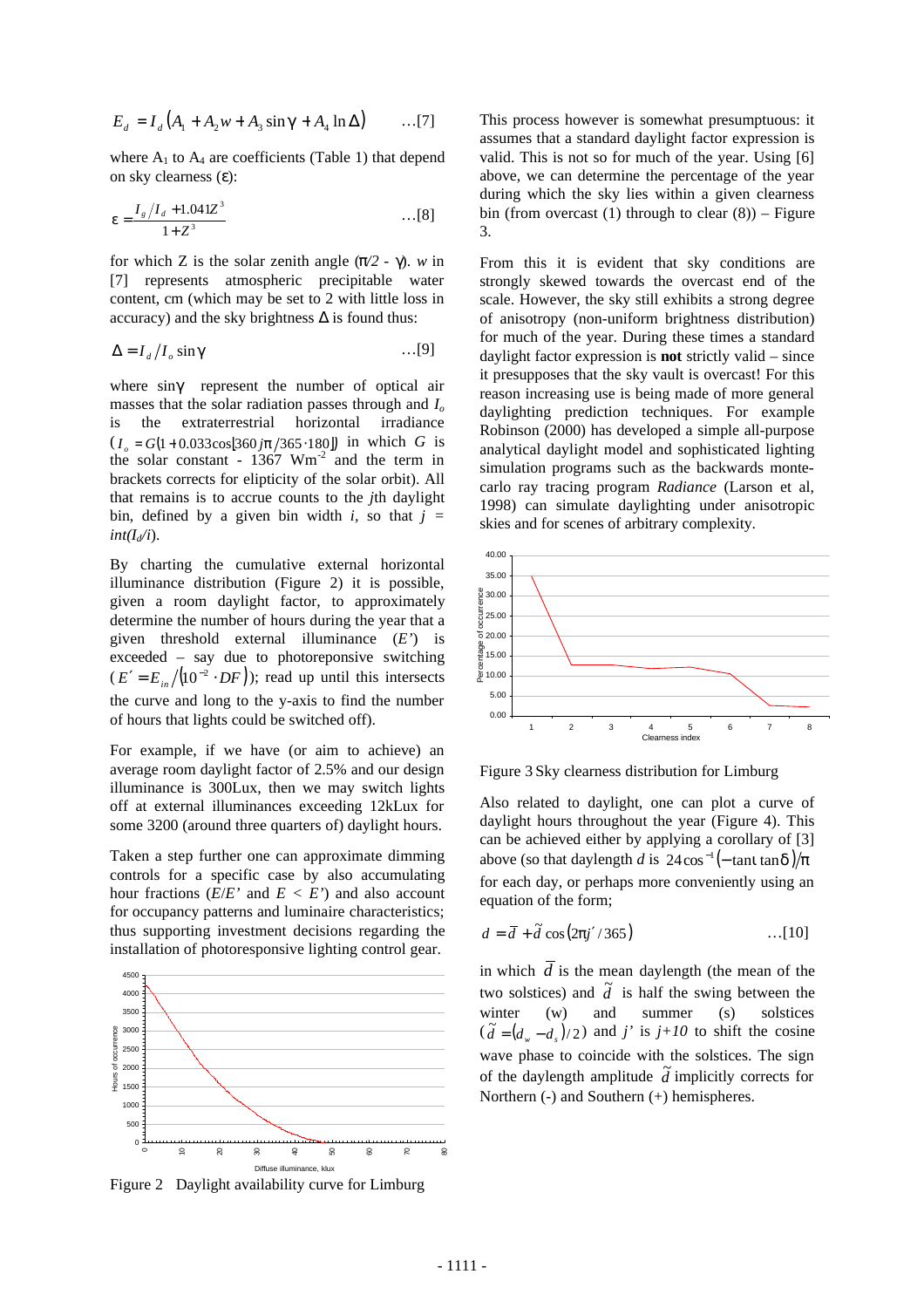

Figure 4 Daylengths throughout the year for Limburg

At high latitudes (say  $|\mathbf{i}| \geq 60^\circ$ ) this can be helpful in evaluating the (de)merits of designing for large glazed areas when the daylighting and solar contributions during the course of the day are likely to be weak; so that the glazing gains loss ratio is small.

#### **Irradiation surface plot**

Building orientation, façade design and initial decisions regarding the use of active solar energy conversion systems can each be informed by irradiation surface plots. That is the variation of annual global solar irradiation ( $Whm^{-2}$ ) over the range of receiving plane tilts (*b*) and orientations (*aw*).

Determination of the beam (or direct normal) irradiance is relatively straightforward;

$$
I_{bq} = (I_g - I_d)\cos q/\sin g \qquad \qquad \dots [11]
$$

in which the cosine of the angle of incidence (*q*) is determined by the expression,

$$
\cos q = \cos g \cos a' \sin b + \sin g \cos b \qquad \qquad \ldots [12]
$$

and *a'* is the collector-solar azimuth  $(a' = a - a<sub>w</sub> - 2p$  for  $a - a<sub>w</sub> > p$ , else  $a' = a - a_y + 2p$ . The determination of diffuse irradiance at the receiving plane from the sky vault follows from the well known Perez model (Perez 1990) which represents diffuse anisotropy due to circumsolar and zenith/horizon brightening:

$$
I_{dq} = I_d \left( \frac{[1 - F_1][1 + \cos \mathbf{b} / 2] +}{F_1 \cos \mathbf{q} / \cos Z + F_2 \sin \mathbf{b}} \right) \tag{13}
$$

where  $F_{1,2}$  are circumsolar and horizon brightness coefficients from statistically derived coefficients *f*ij  $(F_1 = \max(0, f_{11} + f_{12}\Delta + f_{13}Z)$  and  $F_2 = f_{21} + f_{22}\Delta + f_{23}Z$ : see Table 1 for *f*<sub>ij</sub>) based on sky clearness *e* and for equation stability the solar

disc must not lie within a 5 degree arc of the zenith  $(Z = p/2-g \ge 0.087$  radians). Sky clearness for this model has the form:

$$
\mathbf{e} = \frac{I_s \left/ I_d + 5.535 \cdot 10^{-6} Z^3 \right.}{1 + 5.535 \cdot 10^{-6} Z^3} \qquad \qquad \dots [14]
$$

A final diffuse contribution to the ground  $I_{r g q}$  can be found as follows:

$$
I_{\text{rgq}} = I_{g} \mathbf{r}_{g} (1 - \cos \mathbf{b}) / 2 \qquad \qquad \dots [15]
$$

Accruing direct, sky and ground diffuse irradiances  $(I_{gq} = I_{bq} + I_{dq} + I_{rgq})$  for the set of sunup hours for Limburg for 5 degree increments of collector tilt and orientation, we have an annual irradiation surface plot – Figure 5.

This chart in fact plots irradiation variance relative to the horizontal plane. Thus, the irradiation at a given azimuth and orientation is found by multiplying the global horizontal irradiation of 1.02 MWhm-2 by the mid-range of one of the above coloured bins, so that we have  $1.2$  MWhm<sup>-2</sup> for a south facing collector tilted at  $40^{\circ}$  from the horizontal plane.



Figure 5 Solar availability surface plot for Limburg

# **Frequency distributions and monthly statistical summaries**

The upper chart in Figure 6 shows solar radiation frequency distribution for each bin (red) as well as the cumulative distribution (blue), from which we can identify say the number of occurrences above or below some threshold. It is also useful to gain some appreciation of the time varying nature of solar radiation as well as the distribution of solar intensity. Figure 6 for example illustrates monthly minimum, maximum and upper and lower quartiles of global horizontal irradiance.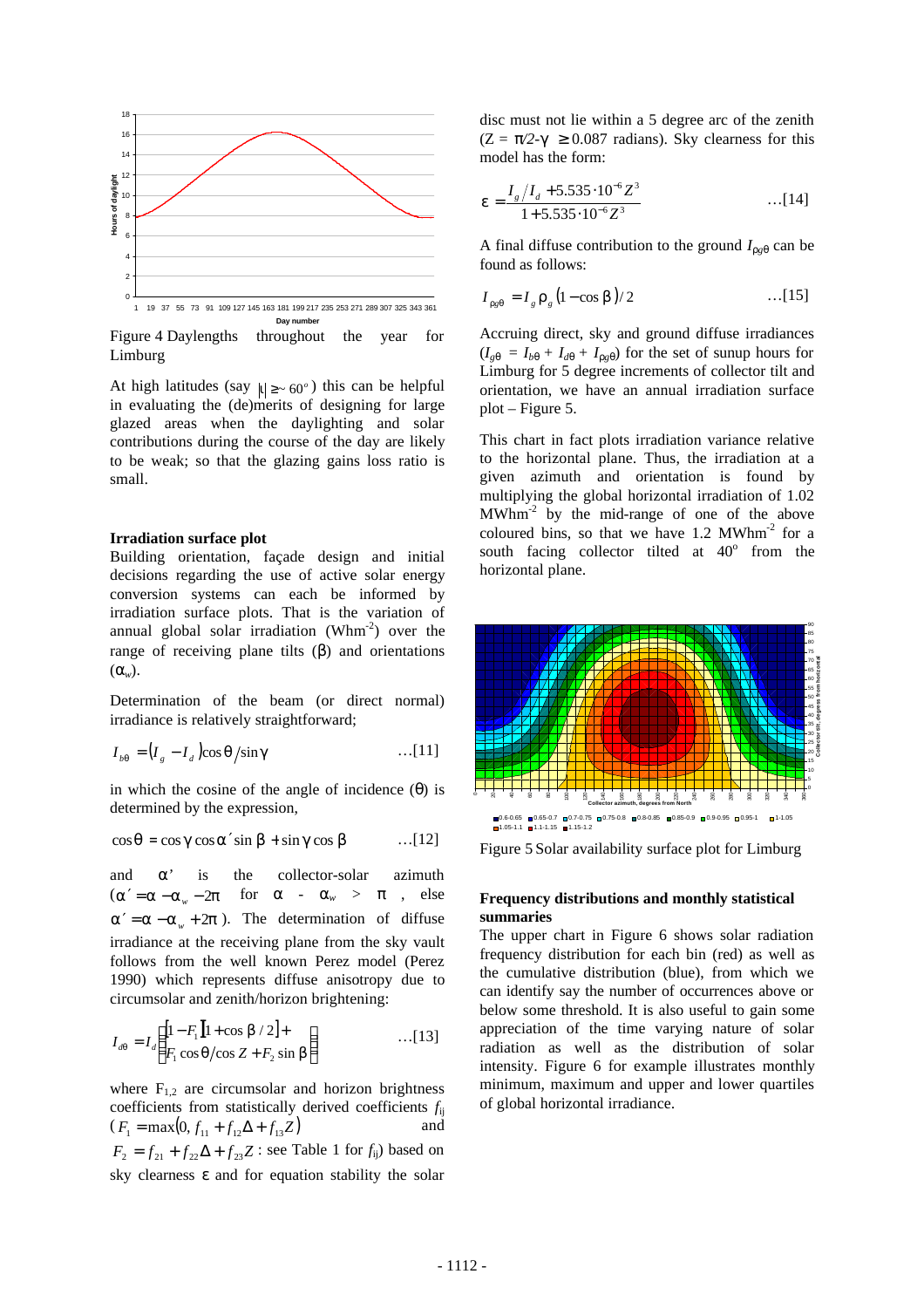

Figure 6 Solar radiation frequency (upper) and temporal (lower) distributions for Limburg

The mean, variance, standard deviation, skew and kurtosis of each climatic variable is also computed.

# SYNOPTIC PARAMETERS

This family of climatological variables relates to temperature, humidity and wind. In processing the climate data under these categories, ClimPro produces a wind rose, predicts ground temperatures, plots data on a psychrometric chart and produces charts of temporal and frequency distributions.

# **Wind rose**

ClimPro produces a wind rose (Figure 7) which has a similar definition to that which is presented within the European Wind Atlas (Troen and Petersen, 1989), but the segment size can be user defined (i.e. it can be other than  $30^{\circ}$ ). Three sets of curves are created within these segments. The first of these (black curve) indicates the fraction of the year in which the wind has approached from the *i*th segment for which we accrue a *j*+1 count ( $\sum d_i / \sum d_{ij}$ ). The second (red curve) plots the fraction of the cumulative wind speeds that approached from the *i*th segment  $(\sum v_j / \sum v_{ij})$  and the third (blue curve) plots a representation of the fraction of cumulative kinetic energy flux within the *i*th segment  $(\sum v_j^3 / \sum v_{ij}^3)$ . Each curve is normalised according to the maximum value that occurred in all segments. From this we have an a-priori view of the relative frequency with which winds approach from each direction, together with their strength. The box to the lower left of the rose contains respectively the percentages of direction, speed and energy within the dominant segment.



Figure 7 Wind rose for Eindhoven.

Unfortunately wind direction prediction within Meteonorm is poor as there is no stochastic perturbation, such that a single direction persists for a given month. One way around this is to create hourly wind directions given a wind direction probability distribution (which may have been published in tables or in the form of an alternate wind rose). Clearly it is not interesting simply to recreate a rose, but it may well be useful to create a more realistic hourly climate file for later use with a simulation program. Now, if we compose an array of *n* cumulative probabilities that the wind will approach from each segment moving clockwise from North, then we can deduce a wind direction *d* for the *j*th hour by cycling through the set of cumulative probabilities: (e.g. for  $i = 1$  to *n* if  $P_{i+1} > G_j \geq P_i$  then the direction  $d_i$  is 360*i/n*, where **G** is a pseudo random number  $(0 = \mathbf{G} = I)$  for the *j*th hour). This is similar to the inverse function method of stochastic modelling, but for the simple case of a 1 by *n* state transition probability matrix. Figure 7 has been created on this basis using cumulative probabilities from the European Wind Atlas (1996).

### **Ground temperature**

The temperature at the soil surface  $t_s$  can be found (approximately) using an expression similar to that in [10], so that for the *j*th day,

$$
t_s = \bar{t} - \tilde{t} \cos(2\boldsymbol{p}[j-j']/365) \qquad \qquad \dots [16]
$$

in which *j'* is a constant (the *j* day at which the minimum mean daily temperature occurred) to shift the cosine wave phase to ensure coincidence with the minima;  $\bar{t}$  and  $\tilde{t}$  are respectively the annual mean and swing in mean daily temperature. Now the decrement factor (the ratio of the amplitude at depth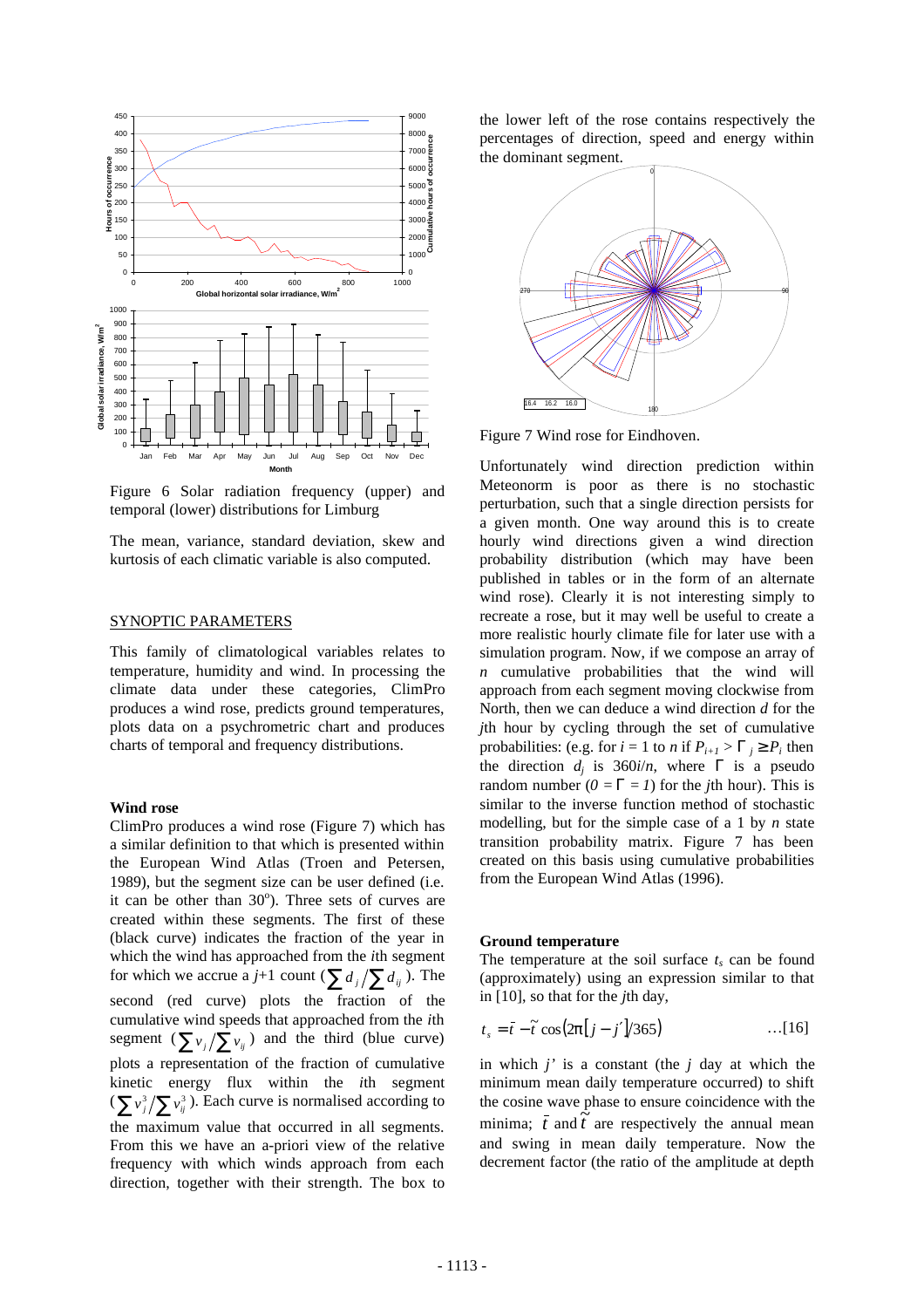*d* to that at the surface) *f* decays exponentially with depth from the surface and can be represented by,

$$
f = \exp(-d[p/365a]^{1/2})
$$
...(17)

for a soil of thermal diffusivity  $\boldsymbol{a}$  (m<sup>2</sup>day<sup>-1</sup> = 8.64 x  $10^4$ k/ $\rho C_p$ ). Furthermore, the temperature wave in the soil lags behind the surface wave due to the time taken to heat/cool the soil. This time lag  $(days.m^{-1})$ is expressed by;

$$
L = \frac{1}{2} \left( \frac{365}{\mathbf{p} \mathbf{a}} \right)^{1/2} \qquad \qquad \dots [18]
$$

Now, combining equations [17] and [18] with [16] we have an expression for estimating temperature at depth *d* below the ground for the *j*th day (based on that due to Labs, 1982);

$$
t_d = \bar{t} - \tilde{t} \mathbf{f} \cos(2\mathbf{p}[j - j' - dL]/365) \qquad \qquad \dots [19]
$$

It is interesting to use this expression to explore the variation in ground temperature profile during the course of a year (Figure 8). As well as presenting further ground temperature relationships Labs (1982) provides a series of expressions for estimating the thermal contributions from this energy source and Athientis et al (2000) provide a means for estimating the temperature of air departing from a subterranean duct.



# **Psychrometric chart**

When plotted on a psychrometric chart, synoptic climate data reveals its psychrometric extremities from which one can formulate an a-priori view of the need for and potential of some form of evaporative cooling, or indeed for dehumidification. For this purpose we need only a relatively crude psychrometric chart. In common with the sunpath diagram and wind rose presented above, we can build this chart using an x,y scatterplot in which dry bulb temperature and moisture content (assuming constant humidity ratio) are the x,y co-ordinates.

In the first instance then, we should define a set of percentage saturation curves, say at 10% increments  $(10\rightarrow100)$  throughout the temperature range -10  $\leq t$  $\leq 60^{\circ}$ C at 1<sup>o</sup>C increments. Now, given a percentage saturation **m** and dry bulb temperature  $T(K)$  we can find the moisture content *g* using the expression;

$$
g = \mathbf{mg}_{ss} / 100 \qquad \qquad \dots [20]
$$

in which the moisture content of a mixture of saturated vapour and air *gss* is;

$$
g_{ss} = \frac{0.62197 f_s P_{ss}}{P - f_s P_{ss}} \qquad \qquad \dots [21]
$$

where  $f_s$  is an enhancement factor;

$$
f_s \begin{cases}\n-7.3 \cdot 10^{-6} T + 1.0044, & t < 11 \\
1.32 \cdot 10^{-5} T + 1.004205, & 11 \le t < 26 \\
4.05 \cdot 10^{-5} T + 1.003497, & 26 \le t \le 60\n\end{cases}
$$
...(22)

*P* is the atmospheric pressure (typically the standard barometric pressure, 101.325kPa) and *Pss* the saturation vapour pressure is,

$$
\log_{10} P_{ss} = \begin{cases} 9.5381 - 266391T^{-1}, & T < 273.15 \\ 30.59051 - 8.2 \log_{10} T + \\ 2.484 \cdot 10^{3} T - 3142.31T^{-1}, & T > 273.15 \end{cases} \dots [23]
$$

In the second of the two expressions above, *T* refers to the triple point of water  $(T = t + 273.16)$ .

Moisture content and dry bulb temperature are simply represented by straight lines that continue either to the boundaries of the chart or until the saturation curve is intersected (saturation temperature is found iteratively and convergence is based, say for moisture content, on finding the temperature at which air at 100% saturation approximately equals the *g* of interest). All that remains then is to define the wet bulb temperature lines. To do this we use the so called 'psychrometric equation' for deriving the partial pressure of water vapour in an air-water vapour mixture *P<sup>s</sup>* :

$$
P_s = P'_{ss} - PA(t-t') \qquad \qquad \ldots [24]
$$

in which primed values refer to the wet bulb temperature (e.g. *P'ss* is found [23] using the wet bulb temperature) and  $A \, (K^{-1})$  is a constant depending on the method of measuring the wet bulb temperature (e.g. for aspirated (sling) psychrometers  $A = 6.66$  x 10<sup>-4</sup> for t  $\geq 0$ , else  $A = 5.94$  x 10<sup>-4</sup>). The corresponding moisture content is then found by inserting  $P_s$  into [21], since at the wet bulb temperature the air is super-saturated in the vicinity of the thermometer's wetted gauze. With these four curve sets defined, we have a psychrometric chart (Figure 10).

Finally, to make use of this chart we must plot the climate data which simply requires that we derive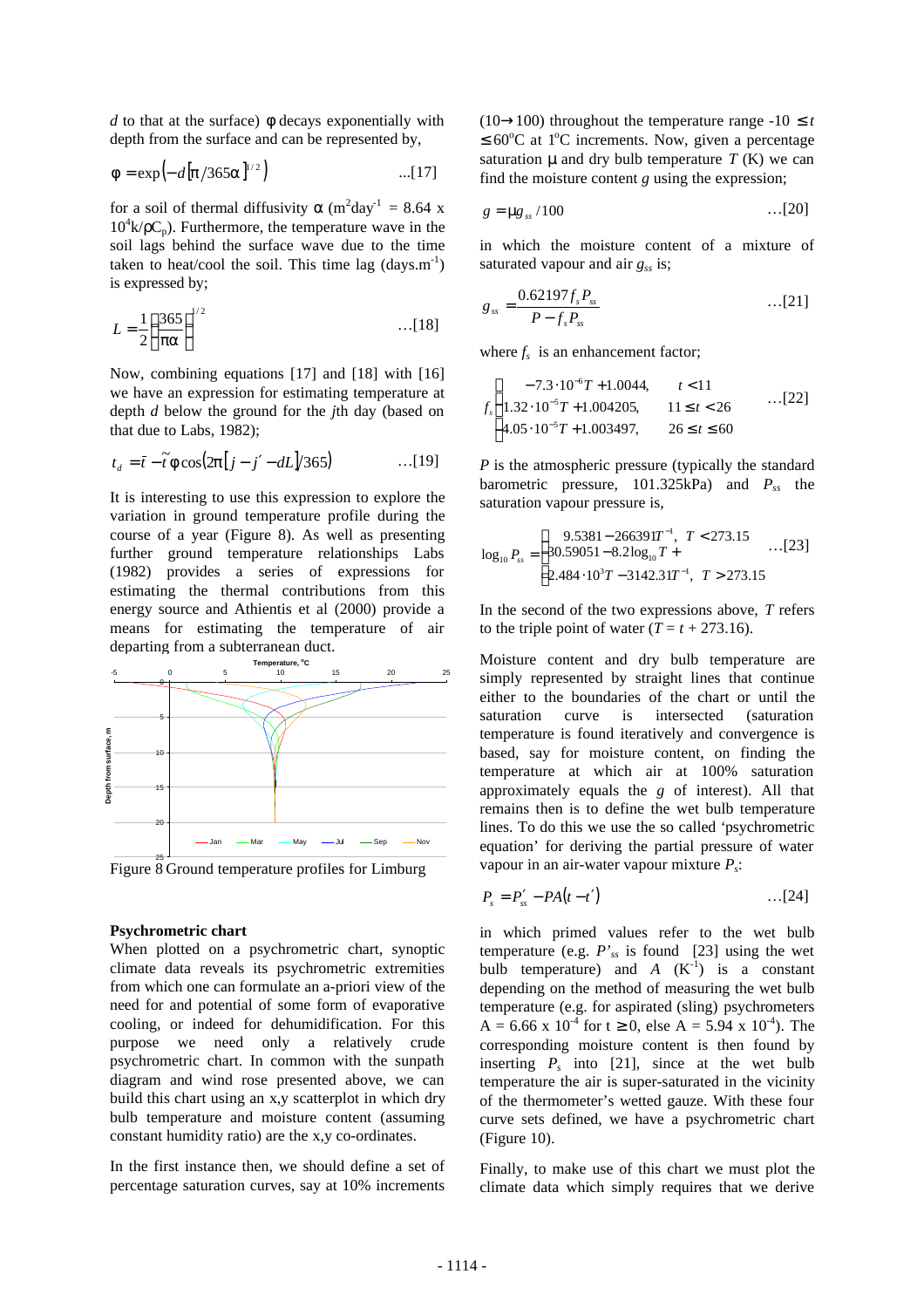moisture content from dry bulb temperature and relative humidity. For this we can again make use of the psychrometric equation to find *g* given the wet bulb temperature. However, since both *t'* and *P'ss* are unknown we must use another root finding algorithm which, by varying *t'*, yields a solution when the difference between the given relative humidity  $f$  and that defined by [25] passes some convergence test,

$$
\boldsymbol{f} = 100 P_s / P_{ss} \qquad \qquad \ldots \text{[25]}
$$

in which we use [23] and [24] for  $P_{ss}$  and  $P_s$ respectively. The corresponding wet bulb temperature is then used to find *g* using the above procedure. For a more complete description of psychrometry refer to Jones (1994).



Figure 9 Hourly synoptic data for Limburg plotted on a psychrometric chart

# **Frequency distributions and monthly statistical summaries**

Likewise with solar radiation, it is useful to express the frequency and temporal distributions of temperature, wind and humidity (Figures 10 to 13).



Figure 10 for example illustrates the potential for nocturnal convective cooling to alleviate summertime overheating risk – which itself can be judged on the basis of the temperature distributions given in Figure 11. Figure 12 indicates not only the

potential for natural ventilation but also of the distribution of winds throughout the year as a means for renewable energy generation. Finally, Figure 13 inidcates the potential for evaporative cooling (if any) and the need for or otherwise of active (de)humidification.



Figure 11 Temperature frequency (upper) and temporal (lower) distributions for Limburg



Figure 12 Wind frequency (upper) and temporal (lower) distributions for Limburg